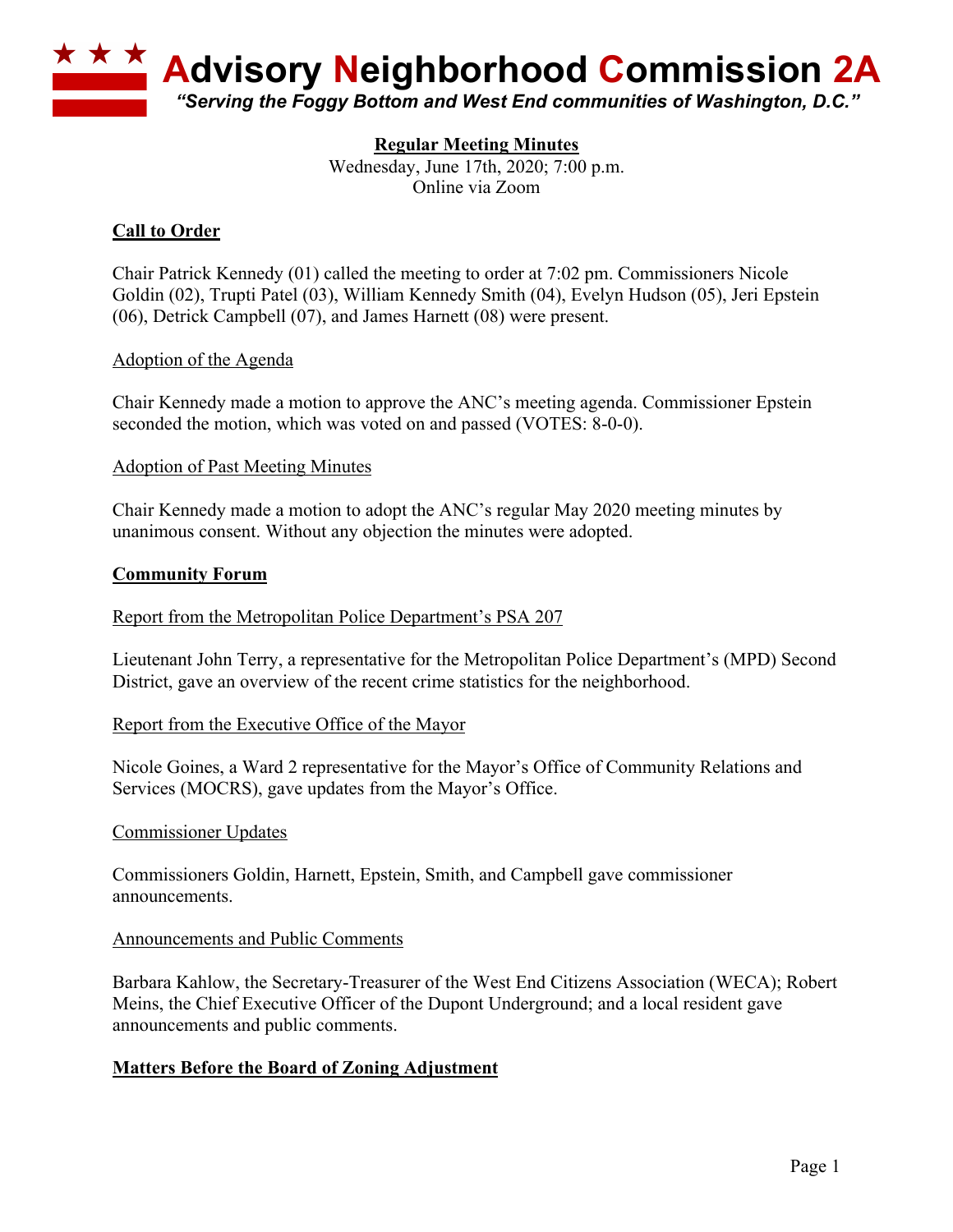Board of Zoning Adjustment Application for a Variance from the Lot Occupancy Requirements to Construct a Two-Story Rear Addition to a Semi-Detached Principal Dwelling Unit at 2506 I Street NW

Commissioner Smith made a motion to adopt a proposed resolution regarding the matter. Chair Kennedy seconded the motion, which was voted on and passed (VOTES: 7-0-0). The resolution reads as follows:

WHEREAS, derelict buildings in the neighborhood have been the site of a variety of illicit and illegal behavior leading to a recent death on this block,

WHEREAS, the Hudson family, the owners of the property at 2506 I Street NW, have constructively engaged with neighbors over an extended period in planning a muchneeded renovation and revitalization of this derelict property, and

WHEREAS, the recent slowdown in DC services due to the COVID-19 virus has resulted in further delays to this project, which is of great interest to the neighborhood.

THEREFORE, BE IT RESOLVED that ANC 2A recommends that the Board of Zoning Adjustment and other city agencies proceed with an expeditious review and approval as appropriate action on this project.

# **Matters Before the Historic Preservation Review Board**

Historic Preservation Review Board Concept Application for the New Construction of a Single-Family House at 0 Snow's Court NW

Commissioner Patel made a motion to adopt a proposed resolution regarding the matter. Commissioner Hudson seconded the motion, which was voted on and passed (VOTES: 8-0-0). The resolution reads as follows:

ANC 2A supports the Historic Preservation Review Board concept application for 0 Snow's Court NW. The ANC recognizes that there could be vibration effects as a result of this proposed project and that the applicant has agreed to name adjacent homeowners in the insurance policy for the project.

### **Matters Before the Office of Planning**

## Presentation by the George Washington University Regarding the University's COVID Reopening Plan

Kevin Days, GW's Director of Community Relations, gave a presentation regarding the university's COVID reopening plan. Commissioners and meeting attendees asked questions and further discussed the plan.

Consideration of a Resolution Regarding the George Washington University's COVID Reopening Plan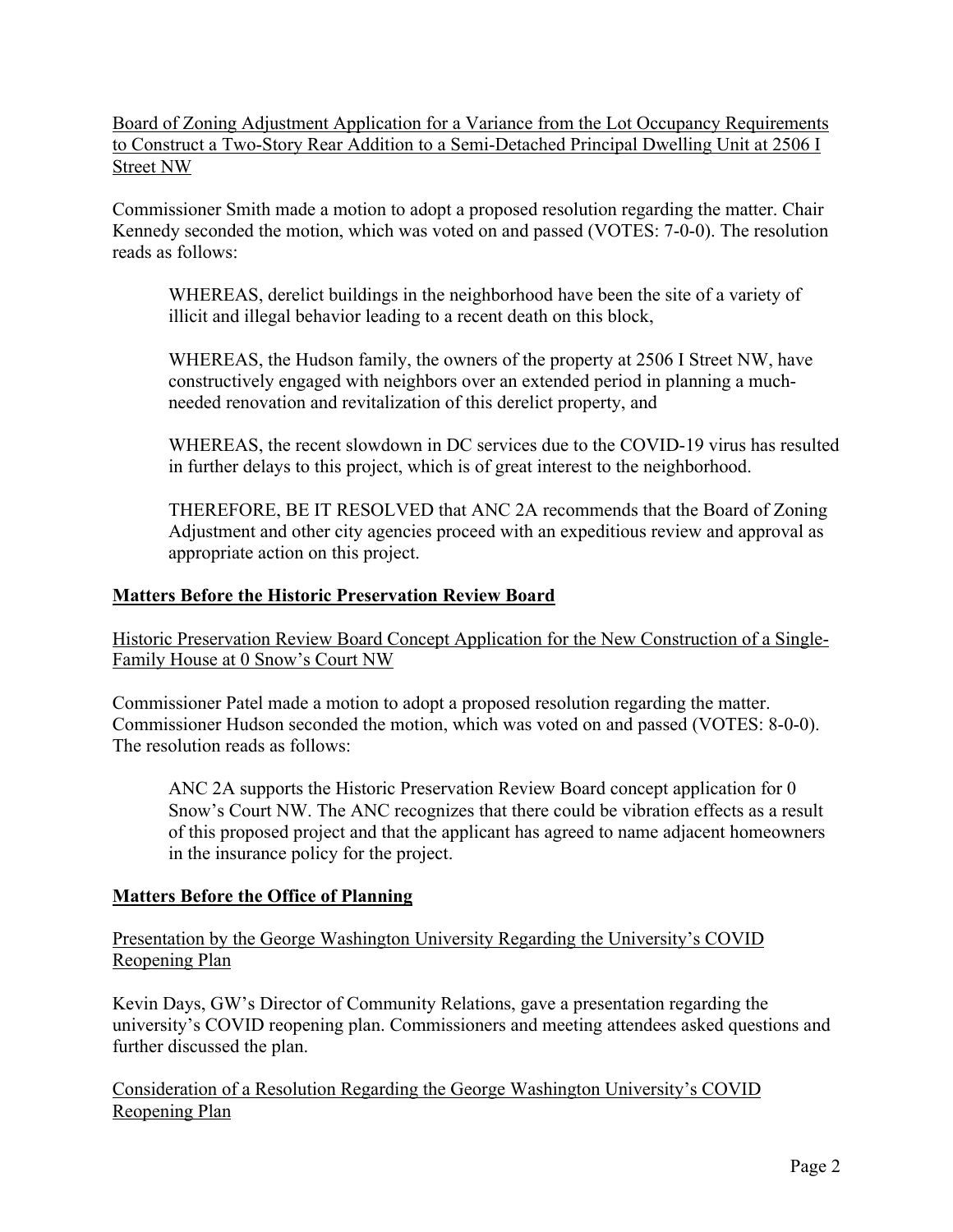Commissioner Harnett made a motion to adopt a proposed resolution regarding the matter. Commissioner Epstein seconded the motion, which was voted on and passed (VOTES: 8-0-0). The resolution reads as follows:

WHEREAS, as a result of the coronavirus pandemic, institutions of higher education in the District of Columbia have ended their semesters early by most sending students home and transitioning to online classes through the end of the spring semester,

WHEREAS, given the magnitude of this moment, DC Health and the Office of Planning (OP) are reviewing, providing feedback on, and recommending the approval or rejection of higher education institutions' return-to-operations plan for the upcoming Fall 2020 semester,

WHEREAS, the George Washington University (GW) has submitted a re-opening plan to OP and DC Health for consideration and approval, to determine a safe and orderly return to in-person and/or mixed educational operations in the upcoming semester, and

WHEREAS, the student and residential community has a vested interest in being at the table in those conversations in a formalized manner.

THEREFORE, BE IT RESOLVED that ANC 2A encourages the Office of Planning to include ANC 2A as a party to the review of the George Washington University's proposed re-opening plan, to include feedback and suggestions from the ANC and the community, specifically with regards to the 2007 Foggy Bottom Campus Plan and public space best practices to keep everyone safe.

BE IT FURTHER RESOLVED that ANC 2A authorizes Commissioners James Harnett, Detrick Campbell, no ANC in those discussions and to provide the aforementioned feedback and suggestions on a proposed re-opening plan to OP, DC Health, and GW.

# **Matters Before the Public Space Committee**

Public Space Application for the Modification of an Existing Curb Cut Along 19th Street NW and the Closure of an Existing Curb Cut Along 20th Street at 1951 Constitution Avenue NW

*The Commission did not take any action regarding this matter.*

### **Matters Before the District Department of Transportation**

Consideration of a Resolution Regarding a Proposal to Close Streets, Restrict Vehicle Traffic, and/or Install Sidewalk Extensions for Identified Roadways in Foggy Bottom to Enable Safe Physical Distancing

*The Commission discussed this matter and set consideration for a future ANC meeting.*

# **Matters Before the DC Council**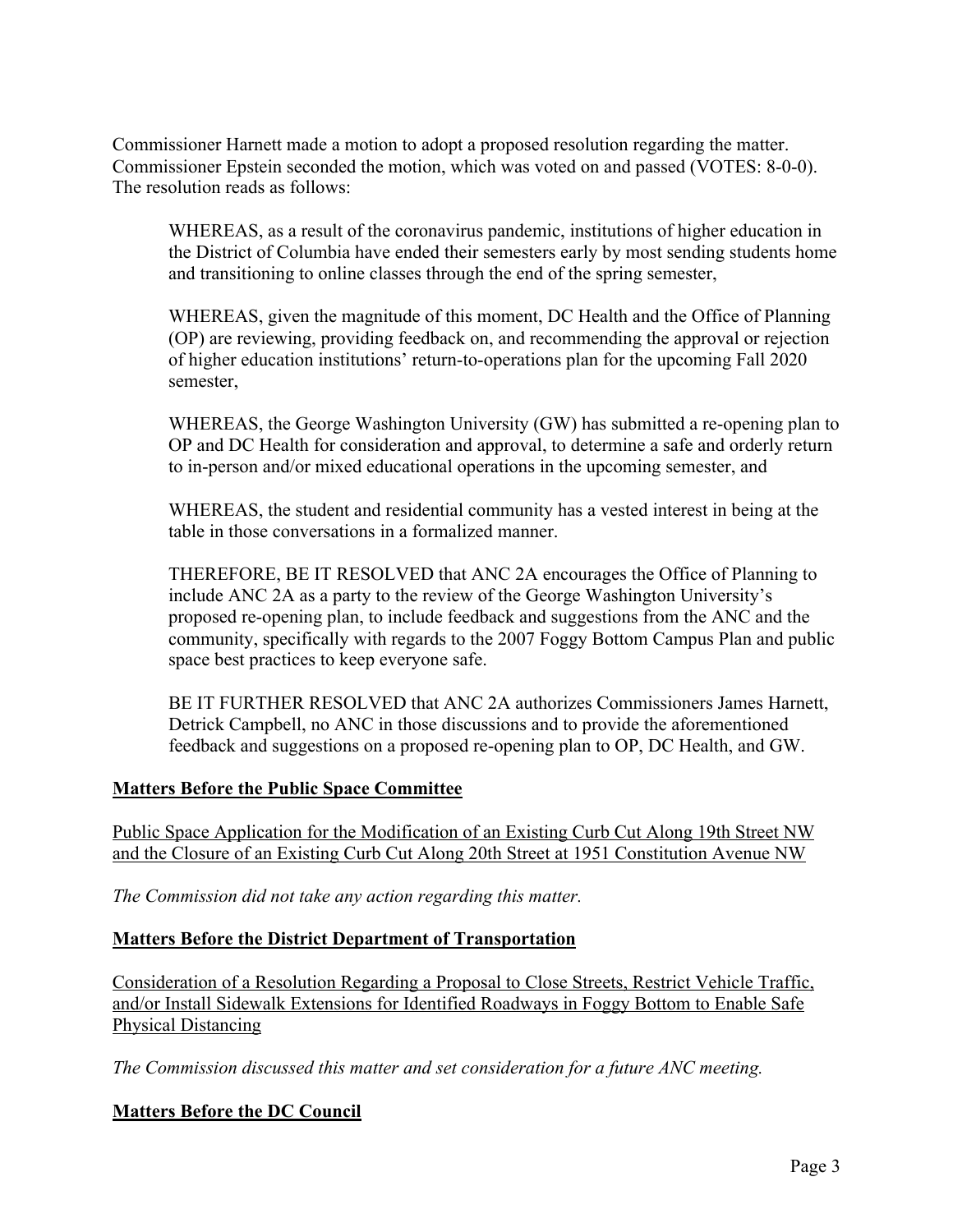Consideration of a Resolution Regarding a Proposal to Redirect FY 2021 Budget Resources from the Metropolitan Police Department to Social Programs

Commissioner Harnett made a motion to adopt a proposed resolution regarding the matter. Commissioner Campbell seconded the motion, which was voted on and passed (VOTES: 5-0-2). The resolution reads as follows:

WHEREAS, the local, national, and international conversation about the role of policing in American society over the last four weeks since the death of George Floyd, and countless others, manifests itself for ANC 2A in what we want to prioritize in our next city budget, a \$15,400,000,000 tool of community Investment,

WHEREAS, the Mayor's proposed budget for FY 2021 includes a \$19,000,000 proposed increased in the budget for the Metropolitan Police Department (MPD), to receive such a substantial increase in resources while there is an expected \$1,500,000,000 shortfall in FY 2021,

WHEREAS, the DC Council has taken limited, but necessary emergency action to change police arbitration standards, ban chokeholds, ban the hiring of officers accused or found guilty of misconduct in other jurisdictions, and ban the use of riot gear and chemical weapons against First Amendment protestors,

WHEREAS, the Mayor's proposed budget for FY 2021 also includes a \$4,000,000 cut for the Violence Interrupters Program, which works to stem violence before it begins by working directly with members of the community,

WHEREAS, overwhelming public testimony and support from members of the DC Council exists in taking further fiscal action to limit the scope of MPD and re-task nonviolent calls to social workers who are best positioned to respond with services to meet that individuals' needs, and

WHEREAS, ANC 2A is dedicated to uplifting the voices and fights of our neighbors who have been victims of police brutality and moving forward recommendations that create a more just city for all.

THEREFORE, BE IT RESOLVED that ANC 2A supports the DC Council's Committee on the Judiciary and Public Safety thoughtfully considering the role and historical injustice of policing in our communities, and re-allocating resources proposed for MPD in next year's budget to services for those experiencing homelessness or mental health crises, deeply affordable housing production and retainment, the estimated \$60,000,000 needed for immediate repairs of public housing, and increasing educational budgets in east of the river public schools as a more appropriate use of District funds.

Consideration of a Resolution Regarding LGBTQ Budget Priorities for DC's FY 2021 Budget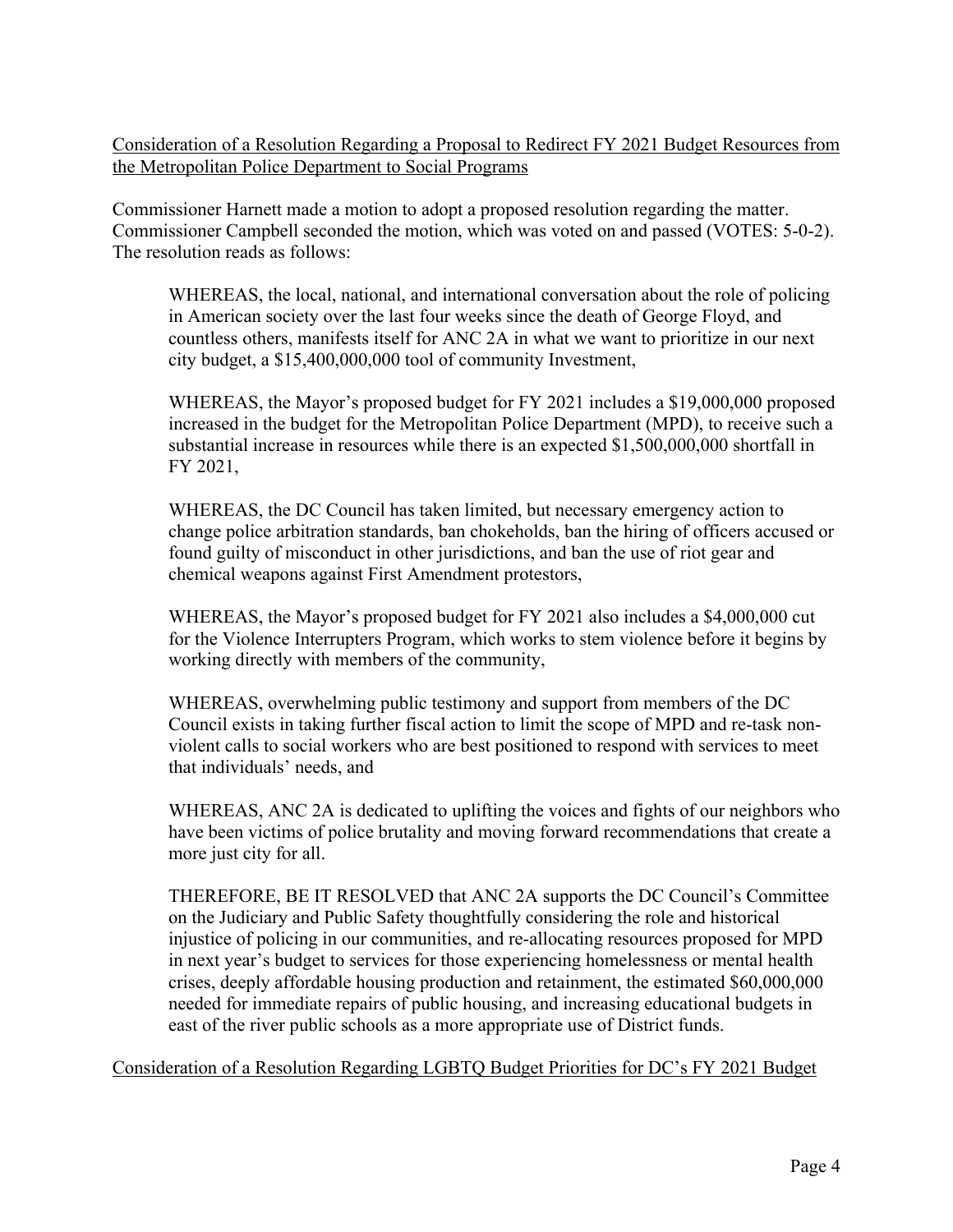Chair Kennedy made a motion to adopt a proposed resolution regarding the matter. Commissioner Campbell seconded the motion, which was voted on and passed (VOTES: 6-0-0). The resolution reads as follows:

WHEREAS, a coalition of LGBTQ advocacy organizations submitted a combined budget request to the DC Council and the Mayor last year for the FY 2020 budget that was not fulfilled,

WHEREAS, the unmet needs that they identified last year for some of the most vulnerable District residents are just as salient as before, if not more so due to the economic and health impacts of COVID-19,

WHEREAS, LGBTQ organizations renewed their budgetary requests for FY 2021 in January 2020, and submitted a modification earlier this month to modify their request in view of the District's current fiscal constraints, and

WHEREAS, the modified request contains numerous priorities that ANC 2A believes are important for the District to fund, including:

- \$630,000 for the Office of Human Rights to add staff resources to address a rise in hate crimes and a backlog of uninvestigated discrimination complaints
- \$700,000 to improve data collection efforts related to the LGBTO community under DC Health and the Office of the State Superintendent of Education
- \$20,000 in rent abatement for the DC Center (LGBTQ community center) at the Reeves Center
- \$480,125 annually over three years to provide new staff and resources to develop and pilot a workforce development program for the benefit of 20 transgender, nonbinary, and gender non-conforming youth ages 16 to 24
- \$345,000 to support an LGBTQ+ Intergenerational Synergy Homesharing Pilot Program in order to provide 12 young LGBTQ adults with employment and housing opportunities within the homes of 12 older LGBTQ adults who live alone and have spare living space
- \$480,000 to provide 20 housing vouchers for distribution to LGBTQ seniors
- \$350,000 to establish a Trans Tech Social Hub at the Department of Employment Services to help persons who identify as transgender and queer combat employment discrimination and train for legal employment
- \$5 million for a procurement contract for Trans services, including \$2 million for an employment program serving transgender residents, \$2 million to establish a 24/7 Trans empowerment drop-in center, and \$1 million to establish a Transfocused job- and skills-training academy
- \$2.25 million annually in order to build out a harm reduction and health access network specifically targeted at the District's homeless transgender and queer populations

THEREFORE, BE IT RESOLVED that ANC 2A supports the budget priorities articulated above and encourages the DC Council to secure funding for these priorities in its deliberations on the FY 2021 budget.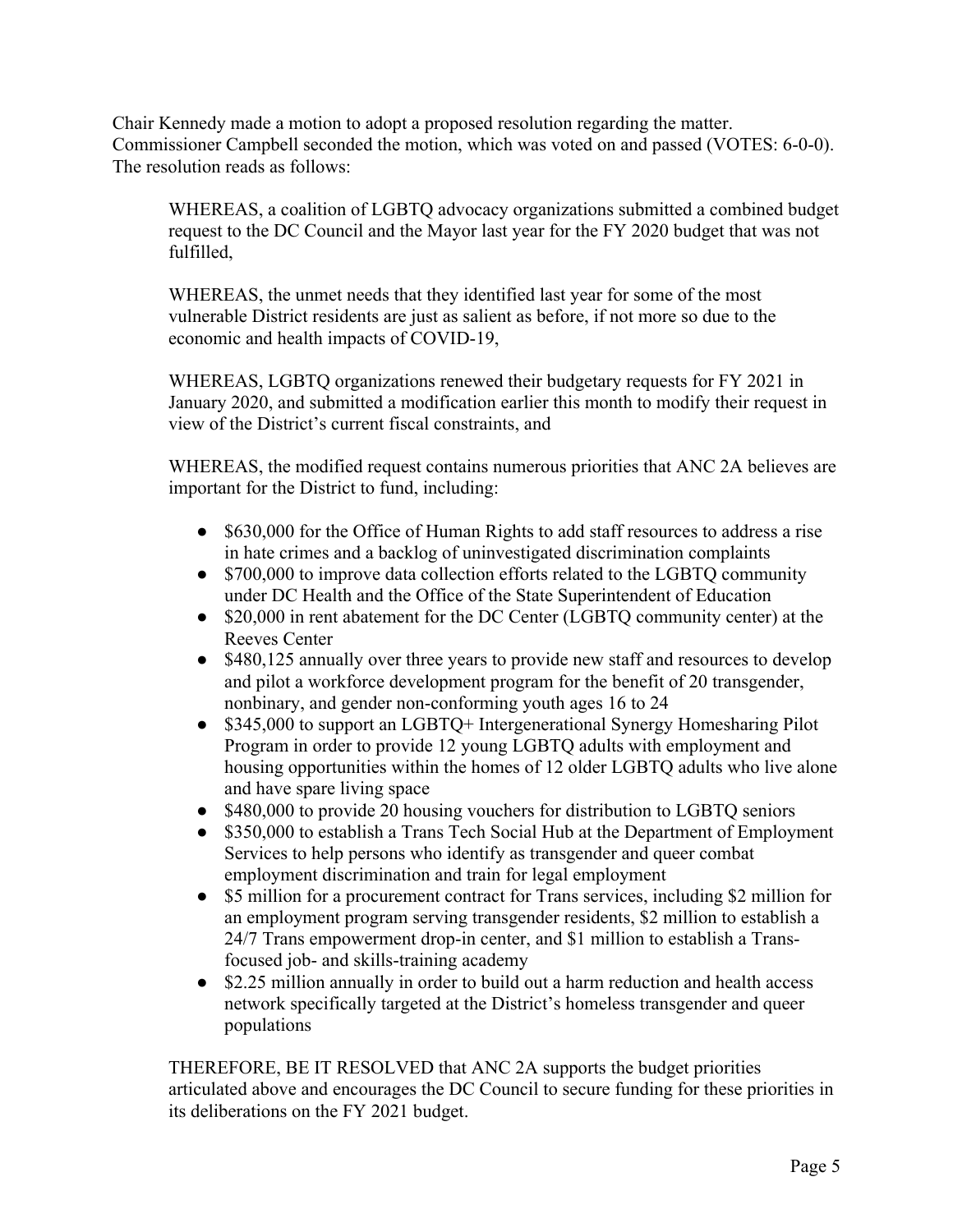Consideration of a Resolution Regarding Relief for Impacted Workers as Part of DC's FY 2021 Budget

Commissioner Patel made a motion to adopt a proposed resolution regarding the matter. Commissioner Harnett seconded the motion, which was voted on and passed (VOTES: 6-0-0). The resolution reads as follows:

WHEREAS, DC is home to over 30,000 residents who cannot access federal assistance through unemployment insurance and/or the federal stimulus. DC's FY 2021 budget must include cash assistance for those excluded by the federal government so that they too can survive the prolonged health and economic crisis through next year,

WHEREAS, tens of thousands of DC residents are excluded from federal unemployment insurance (UI) relief efforts. Excluded workers are overwhelmingly black and immigrant residents who have also been among the hardest hit by COVID-19. The vast majority of these DC residents are low-income workers who do not have the savings needed to get by without work for many months,

WHEREAS, cash assistance is urgently needed for excluded workers. Unfortunately, undocumented workers are ineligible for direct payments, UI, and Pandemic Unemployment Assistance (PUA). Congress also cruelly excluded those in families of mixed-immigration status from receiving the one-time federal payments. In a mixedimmigration household, some tax filers or their children may use an Individual Taxpayer Identification Number (ITIN), which the Internal Revenue Service (IRS) issues to those without social security numbers so that they can pay taxes. If anyone in the household uses an ITIN, no one in the household will qualify for the one-time federal payment, unless at least one spouse served in the military in 2019. This means that families with U.S. citizen children and authorized non-citizen workers are entirely excluded from federal stimulus payments,

WHEREAS, residents who have lost their jobs through no fault of their own are in dire need of modest assistance so that they can afford the basics. Given exclusions at the federal level, the DC Government must find local dollars to ensure that all DC residents get the help they need. Leaving any of our neighbors behind is morally wrong and antithetical to our professed values as a sanctuary city,

WHEREAS, Events DC's \$5 million investment in cash assistance for undocumented residents is woefully inadequate; much more is needed. The current investment will not reach approximately 25,000 of DC's excluded workers, while the \$1,000 benefit is not enough to sustain families during an economic crisis that will span for many more months. Additionally, unfortunately, this limited fund does not cover non-immigrant cash economy workers at all,

WHEREAS, DC can afford to protect all of DC's excluded workers DC through using our reserves, raising additional revenue, or re-allocating non-essential funding. When assessing the actual needs of all of DC's excluded workers, \$30 million is a modest ask